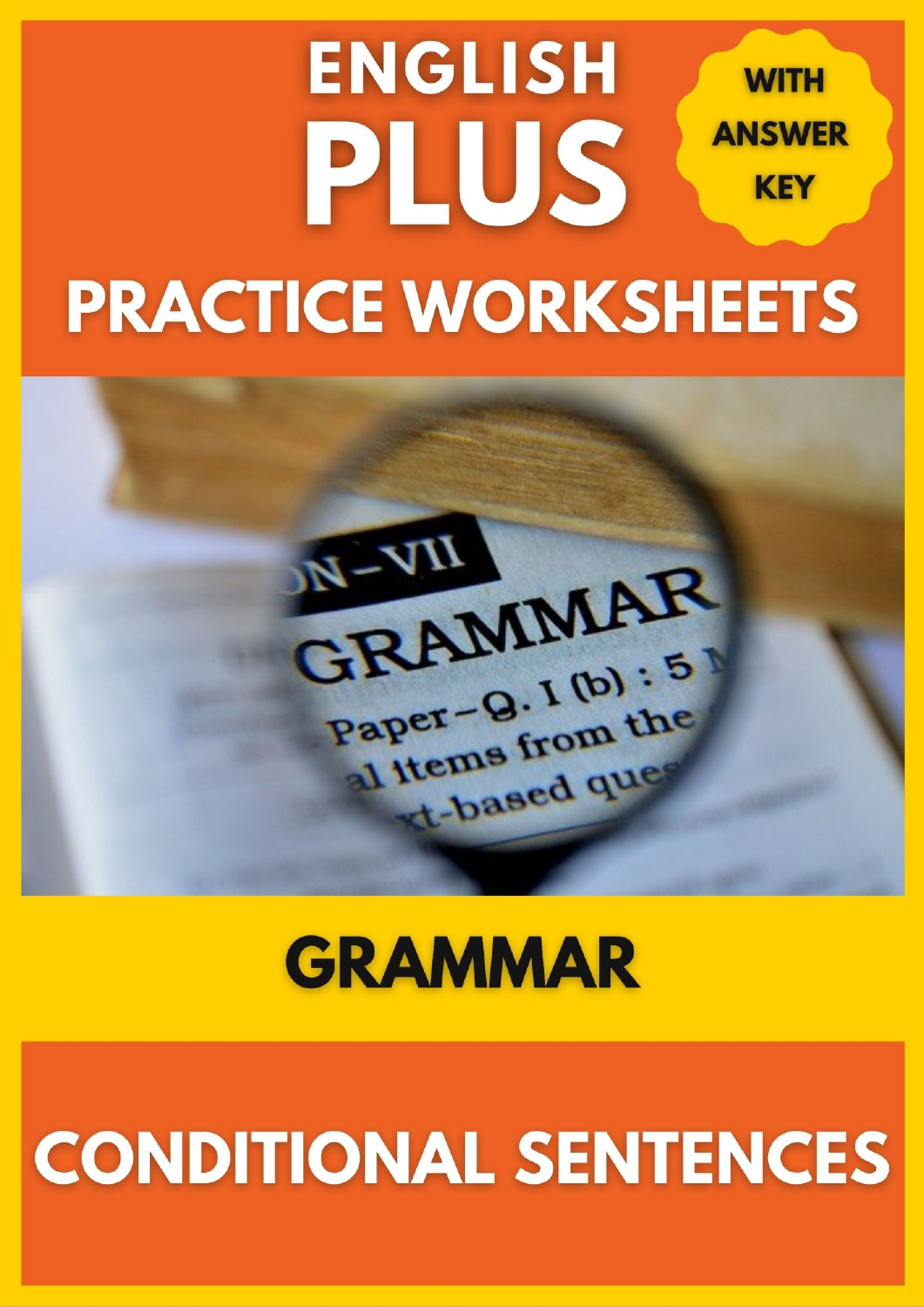### Grammar | Conditionals

#### 1. **Complete the sentences with the words listed below.**

*would do will do would have done*

- Rita believes in hard work and wants her children to work hard. She always tells them, "If you work hard every day, you (A) well."
- Scott is smart, but he doesn't work very hard. As a result, he is not good at his job. His  $co$ -workers often tell him, "If you worked hard every day,  $(B)$  you well."
- Mark planned to study hard for a test yesterday, but some friends called, and he decided to go out with them. He didn't study at all, and he didn't do well on his test the next day. His teacher told him, "If you had studied yesterday, you  $(C)$  well on the test."

#### 2. **Decide if each sentence expresses a habitual or future meaning.**

- A. If it rains, the streets get wet.
- B. If it rains, the street will get wet.
- C. If the meetings run late, I leave early.
- D. If it rains, we take the bus.

#### 3. **Decide if each sentence expresses a real or an unreal idea.**

- A. If I had more money, I would buy a new car.
- B. If the shirts were on sale, I would get a few.
- C. If you are a teacher, you can help me.
- D. If you were the mangager, things would be a lot better.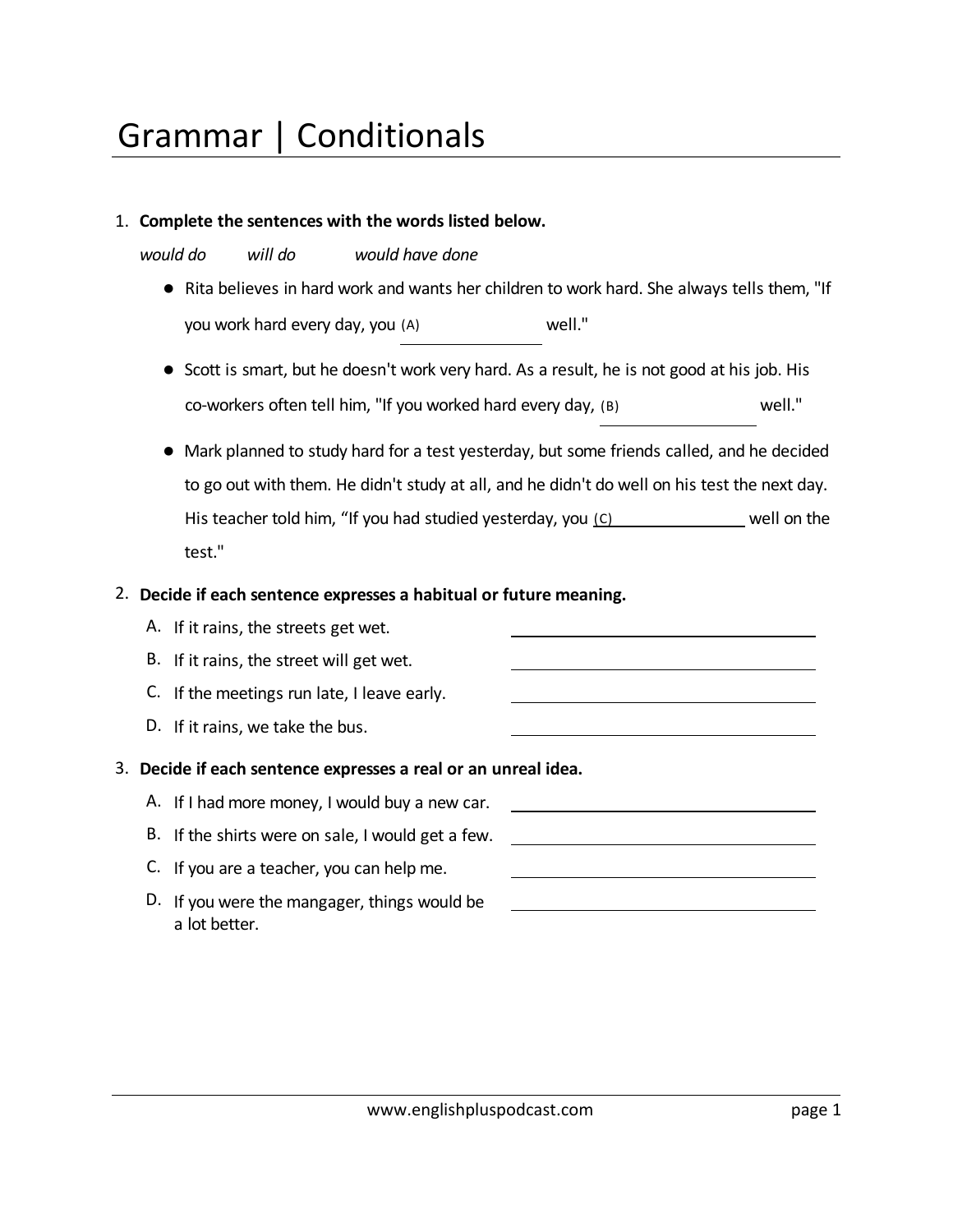#### 4. **Complete the sentences with the verbs in parentheses.**

- $\bullet$  If I have enough apples, I (bake) (A) an apple pie this afternoon.
- I would fix your bike if I (have)  $(B)$  has the right screwdriver.
- $\bullet$   $\mid$  (go) (c) to a movie tonight if I don't have any homework to do.
- I would turn on my phone if (be, not) (D) in a meeting right now.

#### 5. **Complete the sentences with the verbs in parentheses.**

- $\bullet$  Oil floats on water. If you pour oil on water, it (float)  $(A)$
- If there (be)  $(B)$  were no trees on earth, there (be, not)  $(C)$ enough oxygen. Life as we know it (exist, not)  $(D)$
- If you boil water, it (disappear)  $(E)$  discreends into the atmosphere as vapor.
- Many animals hibernate in the winter. One reason is because of food. If animals (hibernate, not)  $(F)$  did not hibernate, not high not high not high not high not high need to find food at a time when food is scarce.
- If people (have) (H) had paws instead of hands with fingers and opposable thumbs, the machines we use in everyday life (have to) (I) would be constructed very differently. We (be, not) (J) able to turn knobs, push small buttons, or hold tools and utensils securely.

#### 6. **Complete the sentences with the verbs in parentheses.**

- A: You should tell your father exactly what happened. If I (be) were you, I (tell) would tell him the truth as soon as possible.
- B: You're right. I'll do it.
- A: If I (have) (A) had had my camera with me yesterday, I (take) (B) would have

a picture of Alex standing on his head.

- B: He's good at yoga. He can do a lot of different poses.
- A: I'm almost ready to plant my garden. I have a lot of seeds. Maybe I have more than I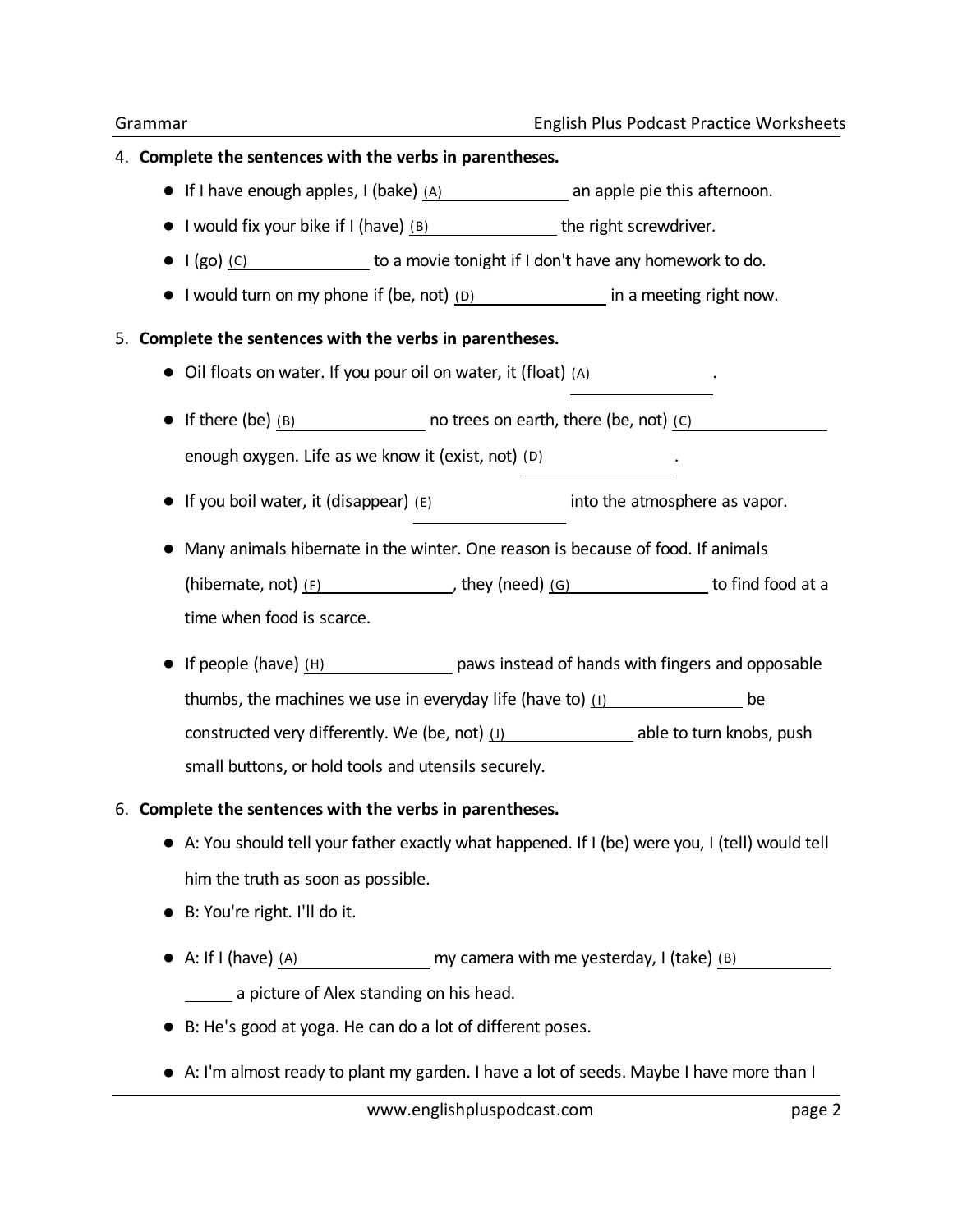need. If I (have)  $(C)$  more seeds than I need, I (give)  $(D)$ 

some to my neighbor.

- B: She would really appreciate it.
- A: George has only two pairs of socks. If he (have)  $(E)$  has more than two pairs of socks, he (have to, not)  $(F)$  wash his socks so often.
- B: I'm not sure that he washes them that often!
- A: Since I broke my foot, I haven't been able to clean my apartment.
- B: Why didn't you say something? I (come)  $(G)$  would not and (help) helped you if you  $(tell)$  (H) had to me.
- A: I know you (come) (I)  $right away if I (call ) (J)$ you, but I didn't want to bother you.
- B: It wouldn't have been a bother. What are friends for?
- $\bullet$  A: It's been a long drought. It hasn't rained for over a month. If it (rain, not) (K)
	- soon, a lot of crops (die)  $(L)$  . If the crops (die)
	- $(M)$  , many people (go)  $(N)$  hungry this coming winter.
- B: I'm very worried about our water supply.
- A: Shhh! Your father is taking a nap. Uh-oh. You woke him up.
- B: Sorry. If I (realize)  $(0)$  he was sleeping, I (make, not)  $(P)$ so much noise when I came in.
- A: What (we, use)  $(Q)$  we use to look at ourselves when we comb our hair if we (have, not)  $(R)$  mirrors?
- B: It would be very strange to live without mirrors.